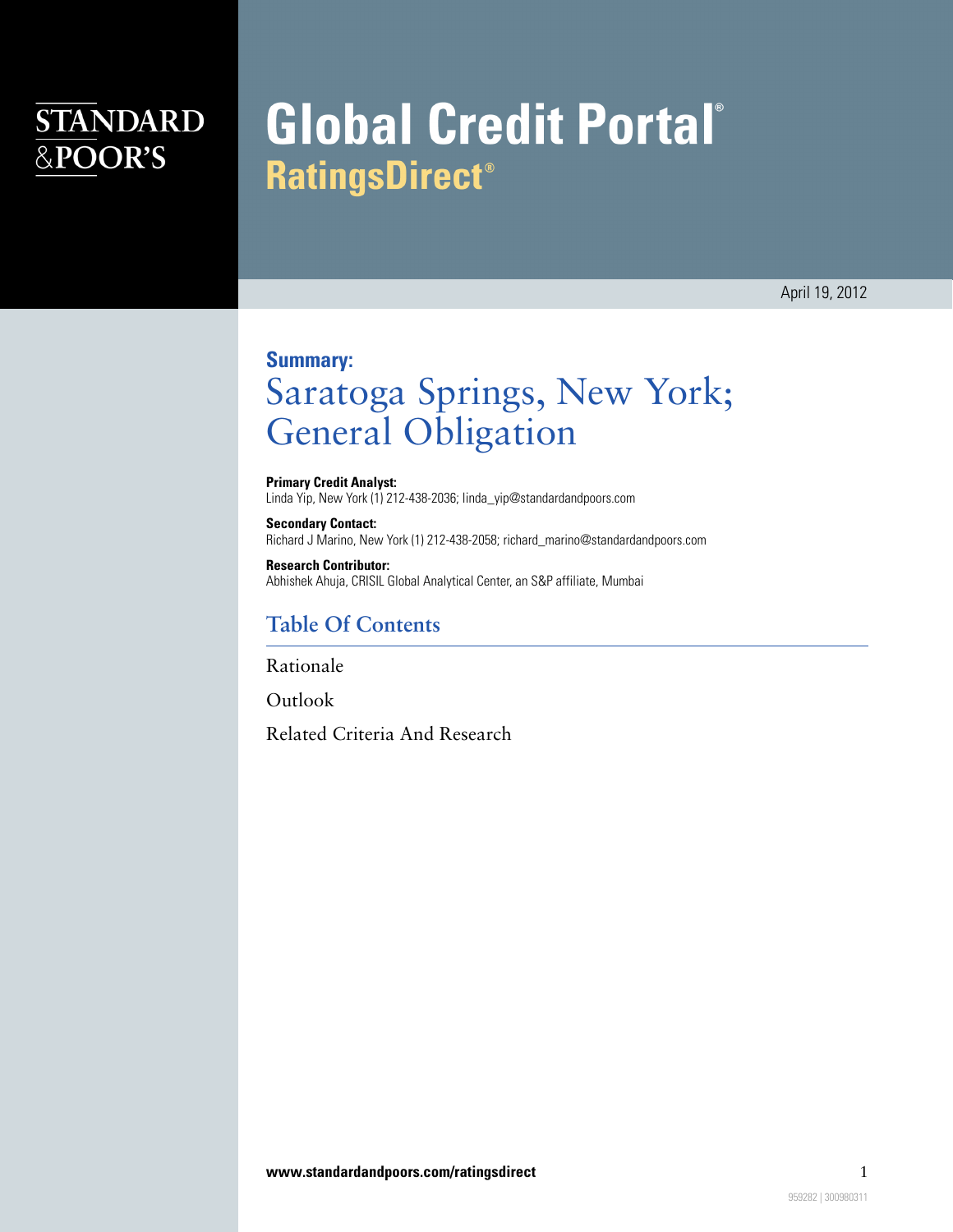### **Summary:** Saratoga Springs, New York; General **Obligation**

| <b>Credit Profile</b>                                                              |            |            |
|------------------------------------------------------------------------------------|------------|------------|
| US\$6.645 mil GO pub imp (serial) bnds ser 2012 dtd 05/23/2012 due 05/15/2013-2039 |            |            |
| Long Term Rating                                                                   | AA+/Stable | <b>New</b> |
| <b>Saratoga Springs GO</b>                                                         |            |            |
| Long Term Rating                                                                   | AA+/Stable | Upgraded   |

#### <span id="page-1-0"></span>**Rationale**

Standard & Poor's Ratings Services raised its rating on Saratoga Springs, N.Y.'s general obligation (GO) debt one notch to 'AA+' from 'AA'. The outlook is stable.

The upgrade reflects our assessment of the city's diverse and expanding economy and increasing reserves.

In addition, Standard & Poor's assigned its 'AA+' rating and stable outlook to the city's series 2012 public improvement GO bonds.

The rating also reflects our opinion of the city's:

- Participation in the diverse regional employment base of the Albany-Schenectady-Troy metropolitan statistical area;
- Strong wealth and income;
- Healthy operations that have contributed to, what we consider, strong finances; and
- Low debt with limited capital and debt needs.

The city's full-faith-and-credit pledge secures the bonds. Officials intend to use bond proceeds to fund various capital projects.

Saratoga Springs, with a population estimate of 29,400, is in eastern upstate New York State in Saratoga County, approximately 30 miles north of Albany. The city is a commercial and industrial center for the surrounding areas; it, however, is best known for the Saratoga Race Track and the performing arts center, as well as Skidmore College, which is one of the city's leading local employers. In addition, Saratoga Springs expects to benefit from continued development at the Luther Forest Technology Campus, a 1,414-acre technology park designed for nanotechnology manufacturing and research and development. GLOBALFOUNDRIES, the anchor tenant, is nearing completion of its chip fabrication plant, which began construction in 2009. The facility was expanded in 2010, and company officials indicate chip production is on track to begin in mid-2012. At full buildout, the company expects to generate about 1,600 new jobs for the area.

Residents find other employment opportunities in Albany, Troy, and Schenectady. The city's strong economy and participation in nearby Albany's government sector has provided it with favorable economic trends and indicators.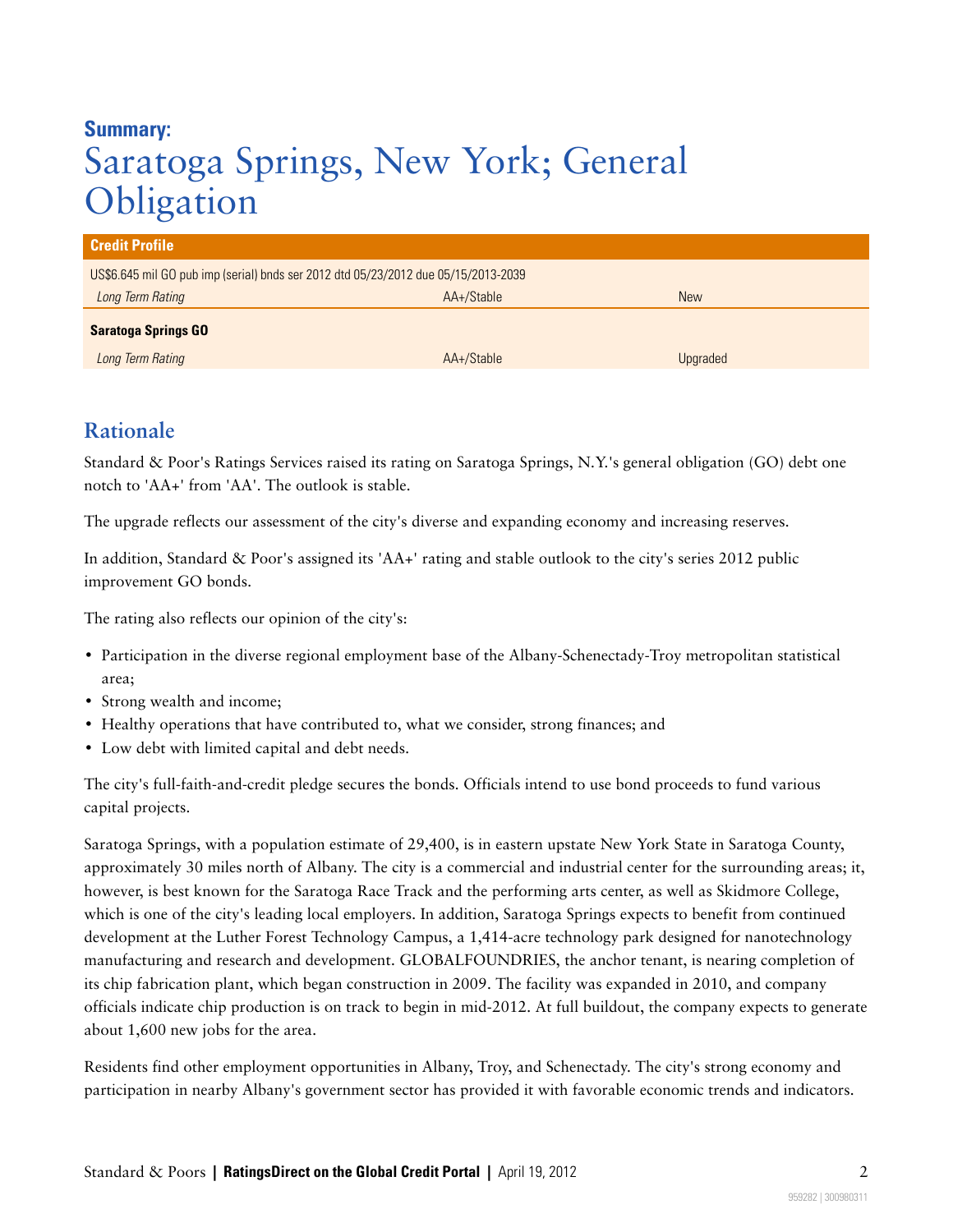Unemployment, at 6.1% in 2011, continues to decline below state and national rates. Median household effective buying income is, what we consider, a strong 123% of the national level. Assessed value (AV) has increased by an average of less than 1% annually over the past four fiscal years to \$3.1 billion in fiscal 2012. Full valuation is \$3.7 billion, or \$127,000 per capita, a level we consider extremely strong. Little taxpayer base concentration exists with the 10 leading taxpayers accounting for, what we consider, a very diverse 7.8% of AV.

Saratoga Springs has consistently maintained, what we regard as, strong finances over the past three fiscal years despite a reserve drawdown in fiscal 2009. The fiscal 2012 budget, ending Dec. 31, indicates balanced operations without any use of fund balance; it also includes a 1% property tax rate reduction. Since the city chose not to increase its fiscal 2012 levy, it can carry over 1.5% of the unused levy to fiscal 2013, providing additional flexibility in the next budget year if needed. Audited fiscal 2011 results were not available at the time of publication, but officials indicate the year closed with an operating surplus that increased general fund balance to \$10 million: \$8 million, or, what we view as, a very strong 22% of budgeted expenditures, of which management considers available (unassigned and assigned) balance. Management attributes part of the surplus to Saratoga Springs receiving an unexpected \$1.5 million of video lottery terminal revenue from the state: \$1 million of which management placed in a tax stabilization fund the city established midyear. Saratoga Springs ended fiscal 2010 with a \$1.1 million net operating surplus and a \$4.2 million ending unreserved general fund balance, which we consider a strong 12.5% of expenditures.

Property taxes generated 47% of general fund revenue in fiscal 2010 followed by another 42% from nonproperty taxes. In addition, four of the city's seven union contracts remain unsettled; in our view, this could put some downward pressure on Saratoga Springs' finances over the next few years. Management, however, indicates it has built contingencies into the budget to cover the likely negotiated outcomes.

Standard & Poor's revised its assessment of Saratoga Spring's financial management practices to "good" from "standard" under its Financial Management Assessment (FMA) methodology due to the city's formal adoption of reserve and debt management policies. An FMA of "good" indicates financial practices exist in most areas but that governance officials might not formalize or regularly monitor all of them. The new reserve policy requires the city maintain an unassigned general fund balance between 10% and 12.5% of the budget. Management can use, with city council approval, amounts in excess of the 12.5% to fund one-time expenses. If the balance declines below 10%, management will prepare and submit a plan to the council to restore fund balance back to the minimum target by either the next budget year or another appropriate period. The debt policy adheres to state statutes, and the city council will review the policy annually. Saratoga Springs continues to project major costs and revenue well in advance of its budget formulation, and it monitors budget variances monthly with the council. Investment management follows state guidelines.

In our opinion, overall debt is a moderate \$2,091 per capita, or a low 1.6% of market value. Debt service carrying charges remained, in our view, a low 6.9% of expenditures in fiscal 2010. We consider debt amortization slower than average with officials planning to retire 40% of principal over 10 years.

Saratoga Springs participates in the state's pension systems and provides other postemployment benefits (OPEB) through a single-employer, defined-benefit health care plan. The city has consistently funded 100% of its pension contributions over the past three fiscal years. Contributions were \$3.1 million, or 9.3% of general fund expenditures, in 2010. The city continues to fund OPEB contributions through pay-as-you-go financing, which was \$2.4 million, or about 24% of the annual OPEB cost, in fiscal 2010. As of Dec. 31, 2010, the OPEB unfunded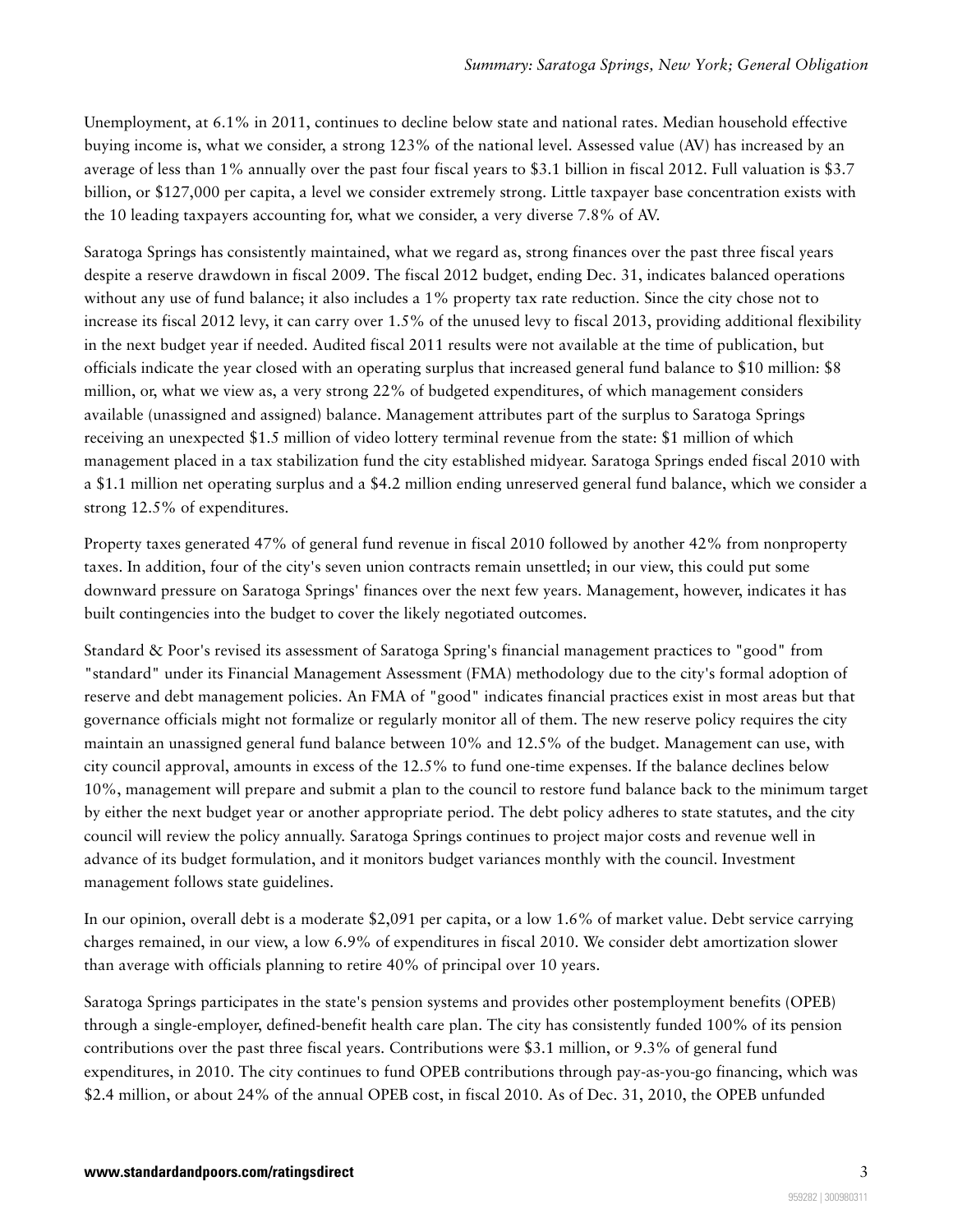actuarial accrued liability (UAAL) was \$104.7 million. When this UAAL is added to the city's debt, overall net debt increases to, what we view as, a high \$5,652 per capita, or a moderate 4.4% of market value.

#### <span id="page-3-0"></span>**Outlook**

The stable outlook reflects Standard & Poor's opinion of, what Standard & Poor's considers, Saratoga Springs' strong finances and access to a stable and diverse regional economy. If reserves deteriorate materially due to ongoing labor negotiations or weaker-than-projected revenue, the rating could experience downward pressure.

#### <span id="page-3-1"></span>**Related Criteria And Research**

- USPF Criteria: GO Debt, Oct. 12, 2006
- USPF Criteria: Key General Obligation Ratio Credit Ranges Analysis Vs. Reality, April 2, 2008

Complete ratings information is available to subscribers of RatingsDirect on the Global Credit Portal at www.globalcreditportal.com. All ratings affected by this rating action can be found on Standard & Poor's public Web site at www.standardandpoors.com. Use the Ratings search box located in the left column.